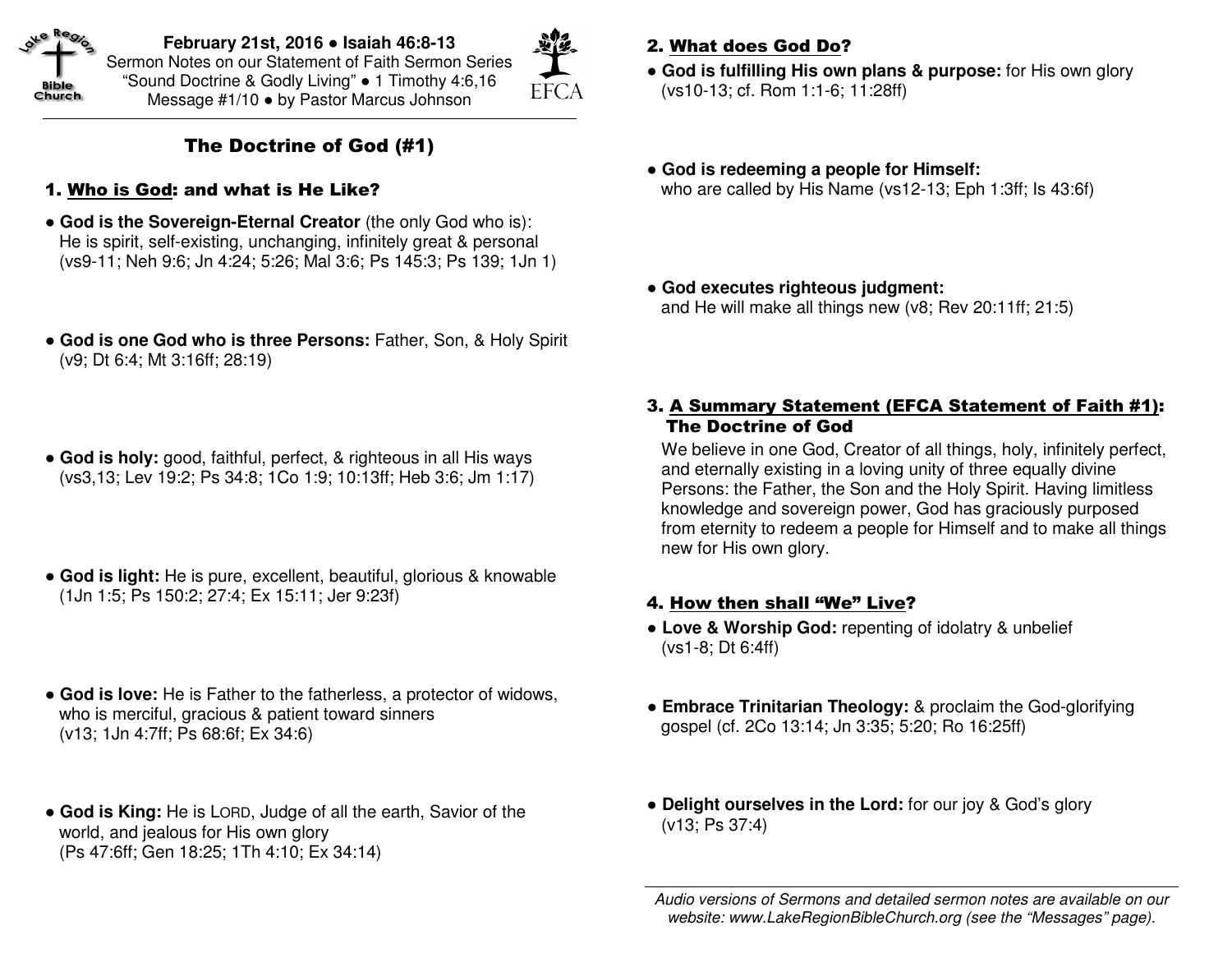

**February 28th, 2016** ● **2 Timothy 3:14-17** Sermon Notes on our Statement of Faith Sermon Series "Sound Doctrine & Godly Living" ● 1 Timothy 4:6,16 Message #2/10 ● by Pastor Marcus Johnson

# **EFCA**

## The Doctrine of the Bible – Scripture (#2)

## 1. What is Scripture?

- ● **Scripture is the God-breathed written Word of God:** Inspired (v16; 2Pe 1:19ff); inerrant (Jn 17:17; Eph 1:13; Col 1:5; 2Ti 2:15) & infallible (Is 55:10f; Ro 1:16; 1Pe 1:22ff)
- ● **Scripture is God's written revelation to us:** regarding Himself (Ex 3; Is 46; Jn 1), His will (Ps 1; 19; Ro 12-15), salvation history (Ac 2; 7; 13; Ro 9-11) the gospel (Jn 20:30f; 2Ti 3:14ff; 1Pe 1:10ff)
- ● **Scripture is God's living & sufficient Word:** It is its own interpreter & our ultimate authority (vs14f; Heb 4:12; Ps 19; Dt 1-3; Ps 105; Mt 1-2; Ro 4:23f; Mt 7:24ff)
- ● **Scripture is our spiritual food:** and a light for our path (Mt 4:4; Ps 119:105)

#### 2. How was Scripture Written?

- ● **Scripture was written by humans as God spoke through them:** Initiating & inspiring what they wrote (Jer 1:1; Ezk 1:1; 2Pe 1:20)
- ● **Scripture was written thru the author's personal experience:**  Divine encounters included (Ps 32; Jn 21:24ff; 2Pe 1:16ff; Is 6:1ff; Lk 1:26ff; 2Co 12; Rev 1)
- ● **Scripture was written with truthfulness & historical accuracy:** and in spite of persecution (Lk 1:1-4; Mk 16; Ac 27; Jer 36; 2Ti 2:8f)
- ● **Scripture was written by multiple authors**:

 Over a long period of time and with a unifying message (Lk 24:27; Ro 15:4-7; Is 52-53; Zec 9-14; Gal 3; Ro 9-11; Rev 22)

- $\rightarrow$  What should be considered Scripture? For OT: no disputes about what the OT Scriptures were in NT days. For Apocrypha: does not claim to be Scripture; sometimes contradicts it. For NT: written by apostle/associate, agrees w/ OT/gospel, accepted by early church?
- $\rightarrow$  Why don't we add to Scripture anymore? Two primary reasons Scripture was written or added to: 1) God did a new act in salvation history (e.g. promise to Abraham; anointed David king); 2) God gave new revelation. With the coming of Christ, God's revelation is complete & His final act of salvation history has begun (what is still to take place has been foretold & is connected to His 1st coming).

#### 3. A Summary Statement (EFCA Statement of Faith #2): The Doctrine of The Bible (Scripture)

We believe that God has spoken in the Scriptures, both Old and New Testaments, through the words of human authors. As the verbally inspired Word of God, the Bible is without error in the original writings, the complete revelation of His will for salvation, and the ultimate authority by which every realm of human knowledge and endeavor should be judged. Therefore, it is to be believed in all that it teaches, obeyed in all that it requires, and trusted in all that it promises.

#### 4. How then shall "We" live?

- ● **Feed upon Scripture in our daily devotions:** to know, love & follow Jesus (Col 3:16; Jn 8:31ff; Mt 7:24ff)
- ● **Preach & teach the Word:** & encourage one another with Scripture (2Ti 4; 3:10ff; Rom 15:4-7; Ac 14:22; 20:1; Heb 10:25)
- ● **Believe, trust & obey God's Word:**  Praying & singing the Scriptures until Jesus returns (Col 1:9ff; Eph 1:15ff; 3:14ff; Ps 119:105; Col 3:16ff)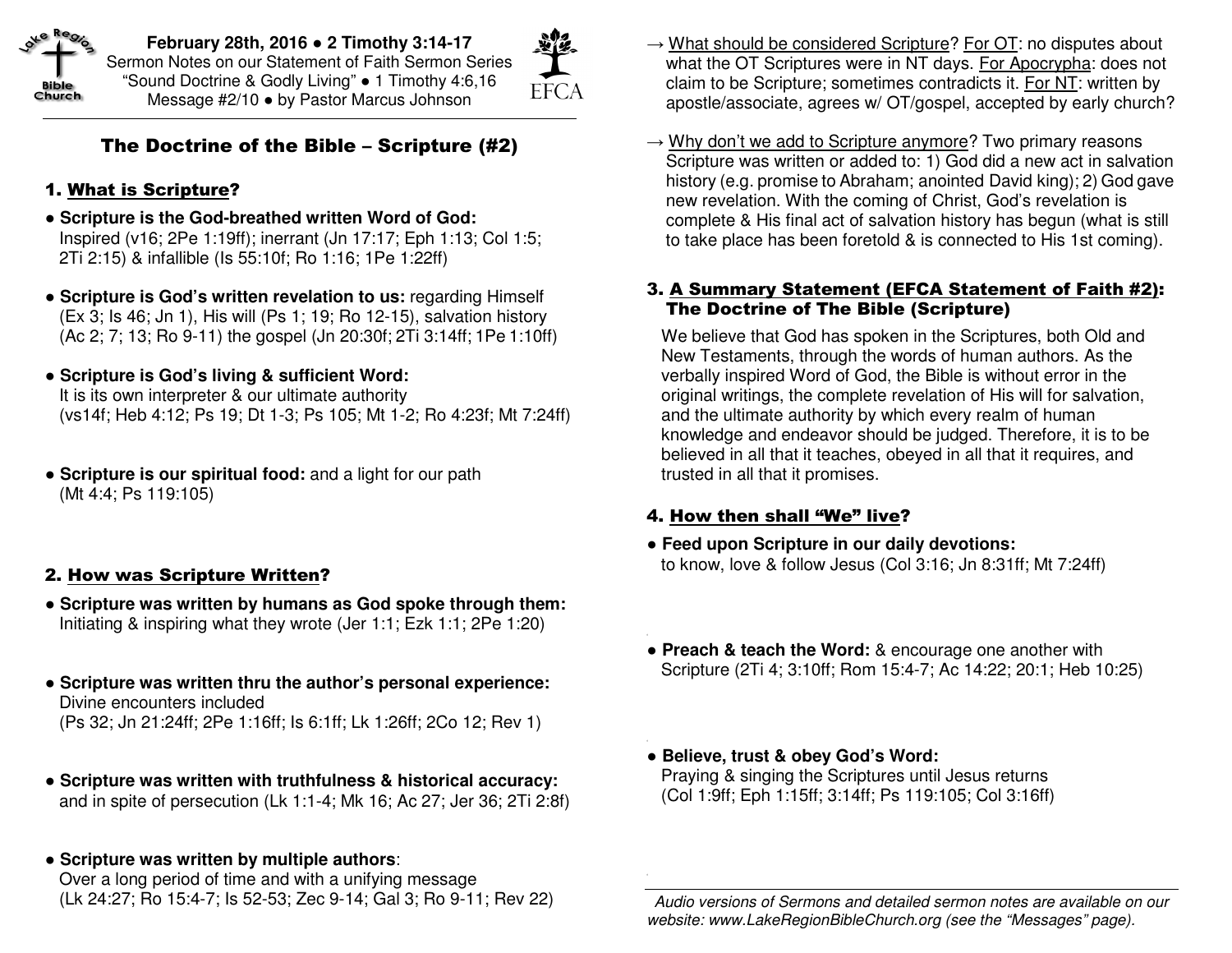

**March 6th, 2016** ● **Genesis 1:26-31** Sermon Notes on our Statement of Faith Sermon Series "Sound Doctrine & Godly Living" ● 1 Timothy 4:6,16 Message #3/10 ● by Pastor Marcus Johnson



## The Doctrine of the Human Condition – Man & Sin (#3)

**1. <u>What does it mean to be Human</u>?** (origin, likeness, purpose)

 ● **God created us in His image:** & blessed us to be His people for His eternal glory (vs26ff; Ex 19; Jn 17; Eph 2-3; 1Pe 2:9f; Rev 21-22)

→ we our relational (like our Triune God): spiritual beings created with a body, to live here on earth, in fellowship with God/one another

- $\rightarrow$  we our rational: able to reason/morally accountable to our Creator
- $\rightarrow$  we represent God's rule: given dominion over creation (care for it)

 $\rightarrow$  we reflect God's glory: thru holiness, beauty, creativity, etc.

## ● **God created Man – Male & Female:** & commanded us to multiply

- $\rightarrow$  Equality: men & women are equal and complementary in nature
- $\rightarrow$  Companionship (marriage, sex, family): for our good & procreation; foundational to/blessing for society; reflective of the gospel/church
- $\rightarrow$  Historical & Cultural Gospel Relevance: Adam/Eve are historical; all cultures (nations/tribes) are equal

## **2. <u>What is Sin</u>: and where did it come from?** (Gen 3:1ff)

- ● **Satan (serpent) & Demons:** (Rev 12; 1Ti 3:6; 2Pe 2:4; Mt 4:1ff; 2Co 4:4; Eph 6:10ff; Ac 26:18; cf. Isa 14:12ff; Ezk 28:11ff)
- ● **the Fall of Man:** (our sin; God's judgment & God's grace)
- $\rightarrow$  Serpent deceives the woman: she & Adam (who was with her) sin
- $\rightarrow$  Initial consequences: innocence lost, shame, fear, blame
- $\rightarrow$  <u>God curses the serpent</u> (Christ's victory/redemption foreshadowed)
- $\rightarrow$  God punishes the woman (pain in child bearing/in rel. w/ husband)
- $\rightarrow$  <u>God punishes Adam</u>: listened to his wife/disobeyed God (toil/death)
- $\rightarrow$  God extends grace: to Eve & Adam (mother all the living; clothed)
- $\rightarrow$  God banishes man: from the garden (His presence/tree of life)
- ● **Theology & Nature of Sin** (\*adapted from Kevin J. Vanhoozer)
- → \*<u>Symbols/metaphors</u>: error, wandering, sickness, debt
- → \*<u>Sin is intensely Spiritual</u>: a power hostile toward God; breaking of God's law; missing the mark; foolish, ignorant, dangerous living; a failure to reflect the image of God (fallen short of God's glory)
- $\rightarrow$  In union with Adam, we're sinners by nature & choice: in bondage to our idolatry, pride, unbelief, rebellion, immorality, oppression, racism, bitterness, murder, jealousy, not living by faith, self-glory
- $\rightarrow$  Total Depravity: Sin has corrupted all aspects of our humanity (all of God's very good creation is also defiled by & suffering under sin). Only by faith in Christ can we be rescued from God's wrath, reconciled with God & His people; and renewed in God's image (& God promises to make all things new for His glory).

#### 3. A Summary Statement (EFCA Statement of Faith #3): The Doctrine of the Human Condition (Man & Sin)

We believe that God created Adam and Eve in His image, but they sinned when tempted by Satan. In union with Adam, human beings are sinners by nature and by choice, alienated from God, and under His wrath. Only through God's saving work in Jesus Christ can we be rescued, reconciled and renewed.

## 4. How then shall "We" live?

- ● **Be on Guard against temptation, sin & the evil one** (Mt 4:1ff)
- $\rightarrow$  Confess & repent of our sins: don't blame others
- $\rightarrow$  Follow Christ's example: depend on Spirit's power, word & praver
- ● **Live Healthy, pray for healing & prepare to die**(3Jn v2; Jm 5:13ff; 2Ki 20:1)
- ● **Represent God's rule & reflect His glory** (Ge 1:26ff; Mt 5:13-16) thru our Christlike relationships with God & one another
- $\rightarrow$  as Men: obey God's word & protect/build up women (Eph 5:25ff) (do not neglect, abuse or exploit women/wives or anyone else)
- $\rightarrow$  as Women: set your hearts on God & honor men (1Pe 3:1ff) (do not dominate, control or seduce men/husbands or anyone else)
- $\rightarrow$  in Culture & Government: as a prophetic-minority, pray for/obey our leaders; be humble/cross-cultural; serve/defend the oppressed (Ac 17:16ff; 1Ti 2:1f; Ti 3:1ff; 1Pe 2-3; 1Co 9:19ff; Is 58:6ff)
- $\rightarrow$  as the Church: embrace God's plan for the family & preach the gospel (proclaim the good news of adoption; welcome sinners into the family of God/local church; and teach/obey biblical marriage) (Ge 1:26ff; 2:1ff; Dt 6:4ff; Eph 5:21-6:4; 2Ti 4:1ff; Ro 14:1-15:13)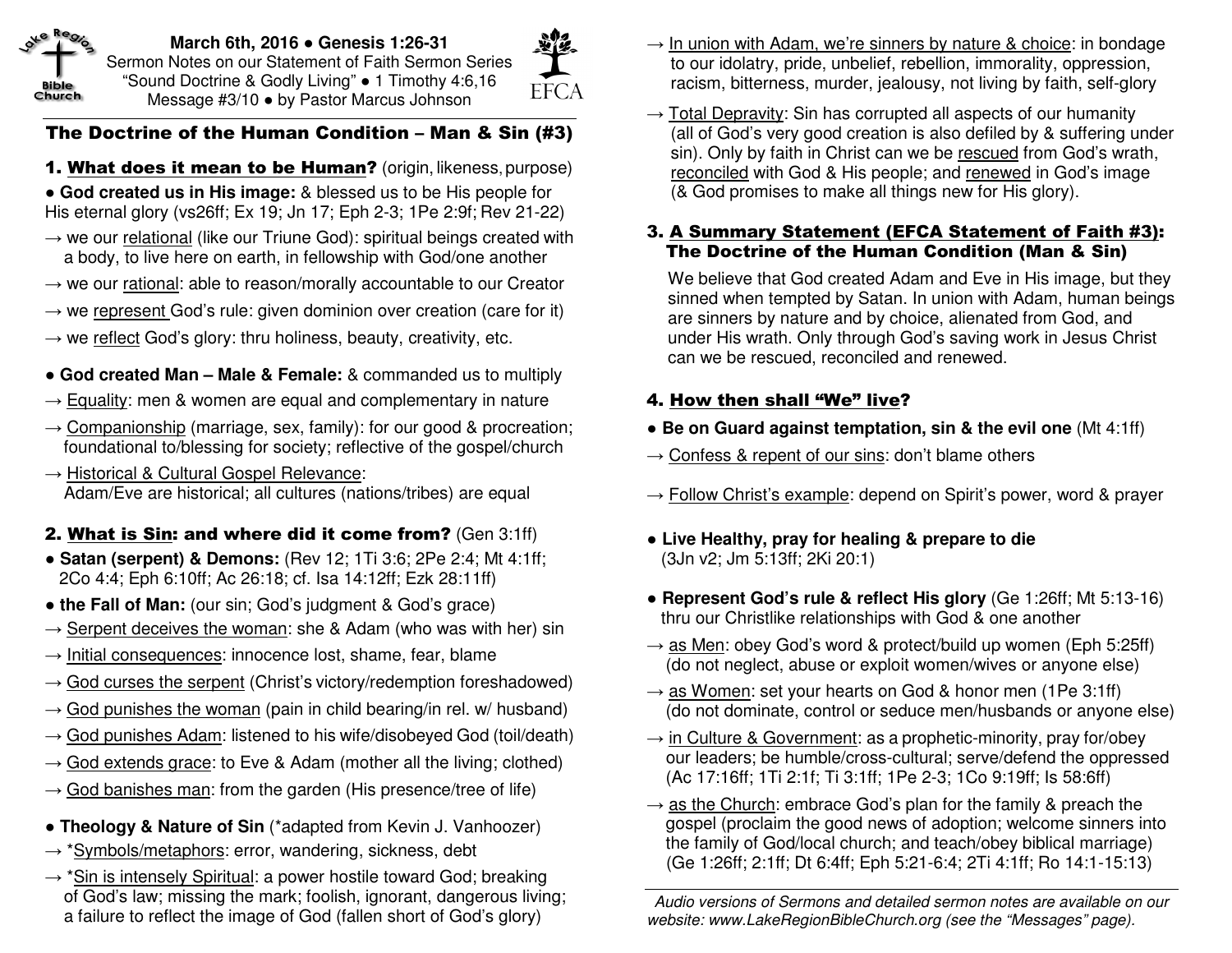

**March 13th, 2016** ● **Colossians 1:15-23** Sermon Notes on our Statement of Faith Sermon Series "Sound Doctrine & Godly Living" ● 1 Timothy 4:6,16 Message #4/10 ● by Pastor Marcus Johnson



## The Doctrine of Jesus Christ (#4)

## 1. Who is Jesus Christ?

- ● **He is Lord of Creation (vs15-17)**
- $\rightarrow$  the image of the invisible God (v15): God the Son; the I am (Jn 14:9; Heb 1:1ff; Jn 6:35; 8:12,58; 10:9-14; 13:13; 14:6; 15:1-15)
- $\rightarrow$  firstborn of all creation (v15): Son of God; Word became flesh; born of a Virgin (Mk 1:1; Jn 1:14; 3:16; Mt 1:18ff)
- $\rightarrow$  in whom, thru whom, & for whom all things were created (v16): preeminent (Jn 1:1-3)/this point is emphasized in v18 (see below)
- $\rightarrow$  He is before all things (v17): pre-existing (Jn 1:1; Jn 8:58)
- $\rightarrow$  in Him all things hold together (v17): universal power (Heb 1:3)
- ● **He is Lord of Salvation (vs18-20)**
- $\rightarrow$  He's the head of the body (v18): Shepherd of His sheep; Bridegroom (Jn 10:1ff; Heb 13:20; Mt 9:15; Eph 5:22ff; Rev 19:7)
- $\rightarrow$  He is the beginning (v18): making all things new (Rev 21:5) the Kingdom is inaugurated (Mt 4:17) & redemption has begun (Eph 1:7; Jn 3:17) because Israel's Messiah has come (2Sa 7:12ff; Is 9:6-7; Mt 1:1ff; 2:2; 27:37,42; Ro 11:25-27)
- $\rightarrow$  He is the firstborn from the dead (v18; cf. Mt 27:51-53): the Resurrection & the life (Jn 11:25); the Last Adam (1Co 15:45)
- $\rightarrow$  He is preeminent (v18) the Son of Man who has all authority (Dan 7:13f; Mt 25:31; 28:16)
- $\rightarrow$  in Him the fullness of God dwells (v19) He is fully God & Man Jn 1:14; Mt 1:18ff; Lk 3:23ff; Heb 1:3; 2:14ff); the Temple (Jn 1:14; Rev 21:22); the Light of the world (Jn 1:5; 8:12)
- $\rightarrow$  all things are reconciled thru & for Him (v20): Crucified-Savior & Resurrected-Lord (Mt 27-28; Ac 1:3; 2:22ff); Ascended-High Priest & Conquering-King (Ac 1:11ff; Heb 4:14ff; 9:24ff; Rev 1:5; 19:11ff)
- ● **He is the Preeminent One (vs15-20)**
- $\rightarrow$  in Him: all things were created & the fullness of God dwells
- → thru Him: all things were created & all things will be reconciled
- $\rightarrow$  for Him: all things were created & all things will be reconciled
- 2. What did Jesus do and how did He live?
- ● **He Glorified His Father: accomplishing all the work that God** gave Him to do (while on earth). Jesus: was Sent by the Father to be the Savior of the world (1Jn 4:14); Fulfilled Scripture as Israel's Messiah (Mt 1-2); Personified & inaugurated the kingdom (Mt 4:17; 9:35; Mk 4); Revealed the Father & the way of salvation (Mt 11:27; Jn 8:12); Conquered sin, Satan, the world, death/hell, providing the way of salvation thru His death/resurrection (Jn 19-21; Ac 2:22ff; Col 1:13f); Reigns/is working now (Ac 1:1; Rev 1:5) & will return to hand the kingdom over to the Father, save those waiting for Him & judge the living and the dead (1Co 15:24ff; Heb 9:28; Rev 19-22).
- ● **He Lived a Righteous (truly human) Life: fulfilling God's law & never sinning**. Jesus: was Protected by God the Father & trusted His Father (Jn 7:30; Lk 23:46); was in His Father's house & obeyed His parents (Lk 2:49ff); was Baptized in water & by the Spirit (Mt 3:13ff); was a Man of the word & prayer & faithful in the wilderness & thru temptation (Mt 4:1ff; Jn 17; Mk 14:32ff); Worked hard & paid His taxes (Mk 6:31ff; Mt 17:25ff); was Loved by the Father & loved the Father (Jn 3:35; 14:31); Loved all people but was not a people pleaser (Mk 2:15ff; 10:21; 12:14; Jn 7:18); Marveled at people of faith (Lk 7:9); Had no place to lay His head (Mt 8:20); Journeyed toward Jerusalem/the cross (Lk 9:51; Mk 8:31ff); was Betrayed & abandoned by His friends, falsely accused, imprisoned, convicted, tortured, publicly humiliated & wrongfully sentenced to death (Mk 14-15); Laid down His life willing/obedient to death on a cross (Jn 18-19); was Raised from the dead/vindicated by the Father will be glorified by all nations (Lk 24; Ro 1:1ff; Eph 1:20; Rev 7:9ff).

## 3. A Summary Statement (EFCA Statement of Faith #4): The Doctrine of Jesus Christ

We believe that Jesus Christ is God incarnate, fully God and fully man, one Person in two natures. Jesus-Israel's promised Messiahwas conceived through the Holy Spirit and born of the virgin Mary. He lived a sinless life, was crucified under Pontius Pilate, arose bodily from the dead, ascended into heaven and sits at the right hand of God the Father as our High Priest and Advocate.

## 4. How then shall "We" live?

- Are you in the midst of a storm, or are you ready if one comes? Call on Jesus' mighty power & obey His word (Mk 4:35ff)
- Do you have a hero in life? Fix your eyes on Jesus (Heb 11-12)

Audio versions of Sermons and detailed sermon notes are available on our website: www.LakeRegionBibleChurch.org (see the "Messages" page).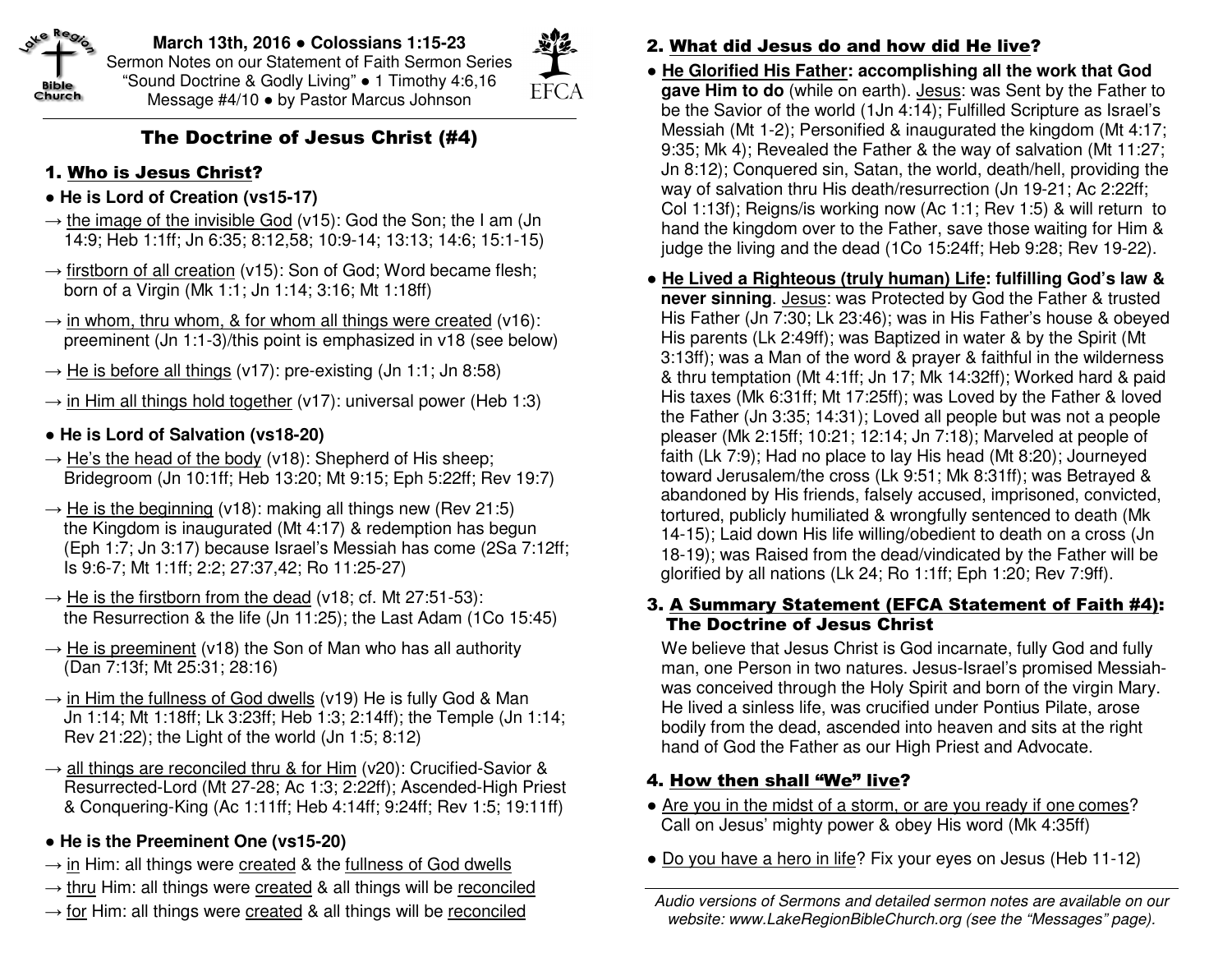

**March 20th, 2016** ● **Romans 5:6-11** Sermon Notes on our Statement of Faith Sermon Series "Sound Doctrine & Godly Living" ● 1 Timothy 4:6,16 Message #5/10 ● by Pastor Marcus Johnson

**EFCA** 

#### The Doctrine of the Work of Christ (#5) (the Cross & the Resurrection)

#### 1. Why the Cross?

- ● **because we are sinners** (vs6-10): although loved by God,we are powerless, ungodly enemies of God, subject to His wrath
- ● **because of God's righteousness** (vs10-11; Ro 3:21ff): only thru Christ can we be saved/righteous
- $\rightarrow$  Atonement: being reconciled (at one) with God (Lev 16:6ff)
	- ► Propitiation: wrath appeased; turned to favor (v9; Ro 3:25)
	- ► Justification: declared righteous (vs1,9; Ro 3:21ff)
- $\rightarrow$  Christ: our Representative & Substitute
- ► Our union with Christ: He represents us as the last Adam (Ro 5:12ff); our High priest (Heb 2:17ff); Israel's King (Dt 17:15; Mt 1:21; 27:37)
	- ► Penal substitution: He pays our penalty & dies as our substitute in our place (Gal 3:13; 1Pe 3:18)
- ● **because of God's love & for His glory** (vs6-8; Ro 1:5f; 16:25ff): Christ died for us (the ungodly, sinners)

#### 2. Does the Resurrection Matter?

- ● **Yes regarding God & His Gospel** (5:10)
- $\rightarrow$  God's divine power & faithfulness (Jn 11:25; Ac 2:23f; Mk 8:31): death could not hold Him (God) down & He said He would rise
- $\rightarrow$  the Father's vindication of His son (Ro 1:4; Php 2:8f): By raising Him from the dead, God declares Christ righteous and that His death satisfied God's wrath & paid our penalty
- $\rightarrow$  God's triumph over evil & death (1Co 15:20ff): Christ reigns now & is coming back
- ● **Yes regarding our Salvation** (v10)
- $\rightarrow$  to be born again/creation (1Pe 1:3; 2Co 5:17): our new life flows out of Christ
- $\rightarrow$  to be empowered (1Pe 1:5ff; Ac 1:8): for godliness, witnessing & perseverance
- $\rightarrow$  to have hope (1Pe 1:3ff): for life after death (eternal life in God's eternal kingdom)
- 3. A Summary Statement (EFCA Statement of Faith #5): The Doctrine of the Work of Christ

 We believe that Jesus Christ, as our representative and substitute, shed His blood on the cross as the perfect, all-sufficient sacrifice for our sins. His atoning death and victorious resurrection constitute the only ground for salvation.

#### 4. How then shall "We" live?

● **Come to Jesus if you're thirsty or weary:** for cleansing, healing & filling (Jn 7:37; 10:10; Rev 22:17; Mt 4:23ff; 11:28;Ti 3:4ff; Jm 5:13ff)

**• Embrace the way of the cross & preach the gospel:** in the love, joy & power of the Resurrected-Christ (1Pe 1:3ff; Ro 5:3-5)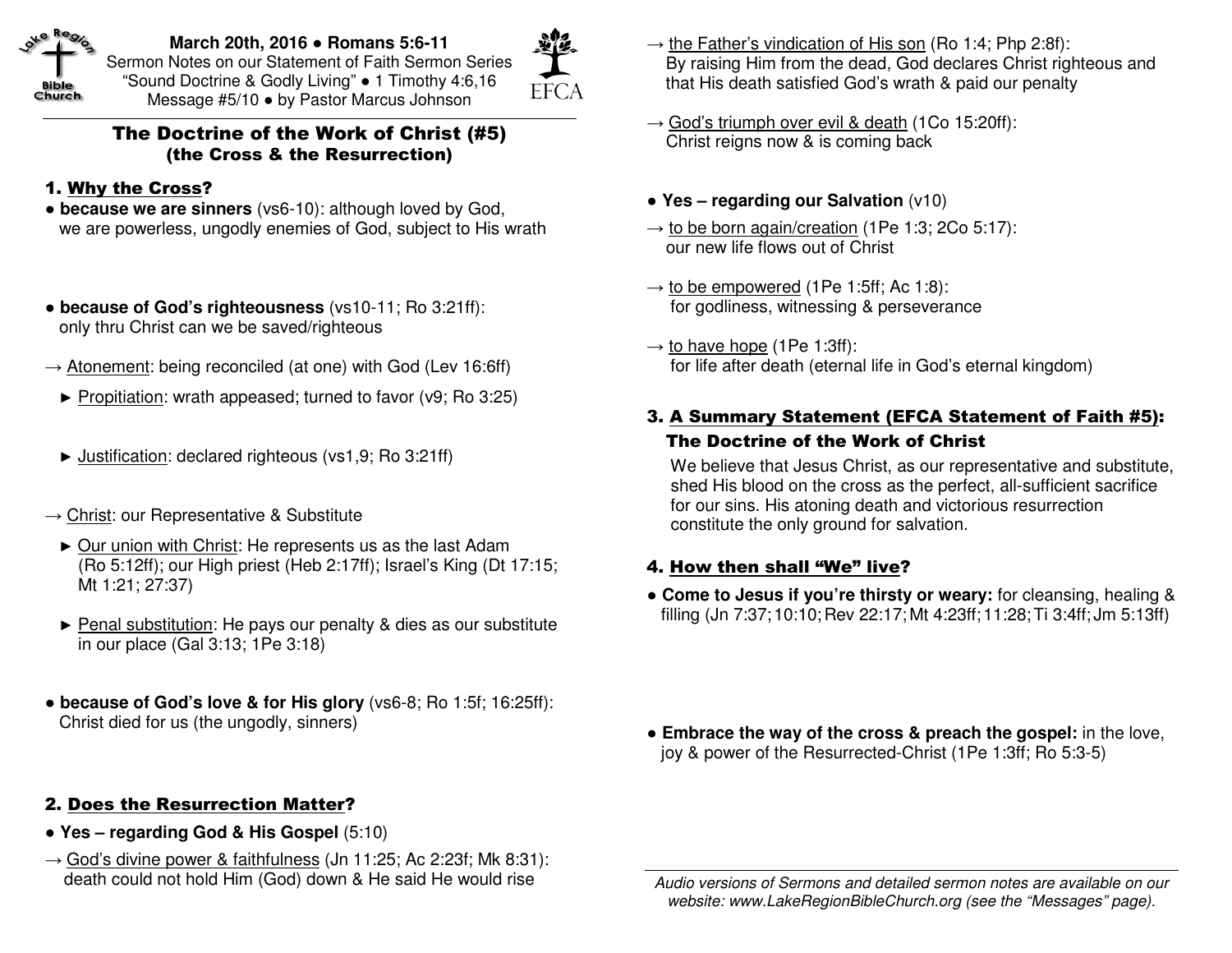

**April 3rd, 2016** ● **John 16:12-15** Sermon Notes on our Statement of Faith Sermon Series "Sound Doctrine & Godly Living" ● 1 Timothy 4:6,16 Message #6/10 ● by Pastor Marcus Johnson



## The Doctrine of the Holy Spirit (#6)

## 1. Who is the Holy Spirit?

- **He is a Divine Person:** the Spirit of God, of the LORD, of Christ (Jn 16:13; Ge 1:2, 26; Is 11:2; Ro 8:9; Mt 28:19; Ac 5:3f; 2Co 13:14)
- $\rightarrow$  Should we worship the Holy Spirit? Yes –in a Trinitarian way (Scripture's emphasis: worship in/by the Spirit – Jn 4:23; Php 3:3)
- ● **He is the Spirit of Truth** (Jn 16:13; Jn 14:17; 15:26)
- ● **He is the Helper** (Advocate, Counselor, Intercessor): a legal counselor (helping presence) who comes along side to intercede, encourage & exhort (Jn 7:39; 14:16; 16:7; Jer 31:31ff)
- ● **He is God's gift who we can receive** (Ac 2:38; Jn 7:39; Joel 2:28ff): the promised Spirit who characterizes life in the kingdom age
- $\rightarrow$  Should I be baptized in the Spirit? (Mk 1:8; 1Co 12:13) Yes – that happens when you believe in Christ.

## 2. What does the Holy Spirit Do?

- ● **He manifests God's holy presence for God's glory**(Ex 40:34; Is 6:1ff; 11:2ff; Ezk 36:22ff; Mt 3:16; Ac 2:1ff)
- ● **He reveals God's word** (2Pe 1:21; Ac 1:16; Jn 14:26; 2Ti 3:16)
- ● **He glorifies Jesus Christ** (Jn 16:14)
- $\rightarrow$  in Evangelism: the Spirit anoints our gospel proclamation, reveals Christ & convicts the world (Ac 1:8; 1Co 1-2; 2Co 3-4; Jn 16:8-11)
- $\rightarrow$  <u>thru Conversion</u>: the Spirit regenerates sinners, and in Him we are baptized into Christ & experience adoption into God's family (Jn 1:12; 3:1ff; Ti 3:5; 1Co 12:13; Ro 6:3; 8:14ff; Gal 4:6; Eph 1:4f)
- $\rightarrow$  in Discipleship: the Spirit indwells believers He illuminates, leads, sanctifies, equips, empowers, assures, intercedes, unifies the body, & speaks to the churches (Ro 8:9; Eph 2:22; Jm 4:5; 1Co 2:12ff; 1Pe 1:2; Gal 5:16ff; 1Co 12; Eph 4-5; 1Jn 4:13; Ro 8; Rev 2-3)
- $\rightarrow$  unto Glorification: the Spirit is a deposit guaranteeing our eternal inheritance (Eph 1:14; 2Co 1:22; Ro 8:23)

#### 3. A Summary Statement (EFCA Statement of Faith #6): The Doctrine of the Holy Spirit

We believe that the Holy Spirit, in all that He does, glorifies the Lord Jesus Christ. He convicts the world of its guilt. He regenerates sinners, and in Him they are baptized into union with Christ and adopted as heirs in the family of God. He also indwells, illuminates, guides, equips and empowers believers for Christ-like living and service.

### 4. How then shall "We" live? (Glorifying Jesus thru the Spirit)

- ● **Relationships:** (Eph 5:18; 4:3; Php 2:1ff; Ro 15:5-7) be filled with the Spirit to follow Jesus & be united as one body
- ● **Character-Lifestyle:** walk by the Spirit to bear the fruit of the Spirit(Gal 5:16ff; Jn 15:1ff)
- ● **Service:** use our spiritual gifts to build up the church (1Pe 4:10-11; 1Co 12-14; Ro 12:4ff)

● **Witness:** (Ac 1:8; Ac 4:13, 31) share Christ thru the Spirit's power to save the lost & glorify God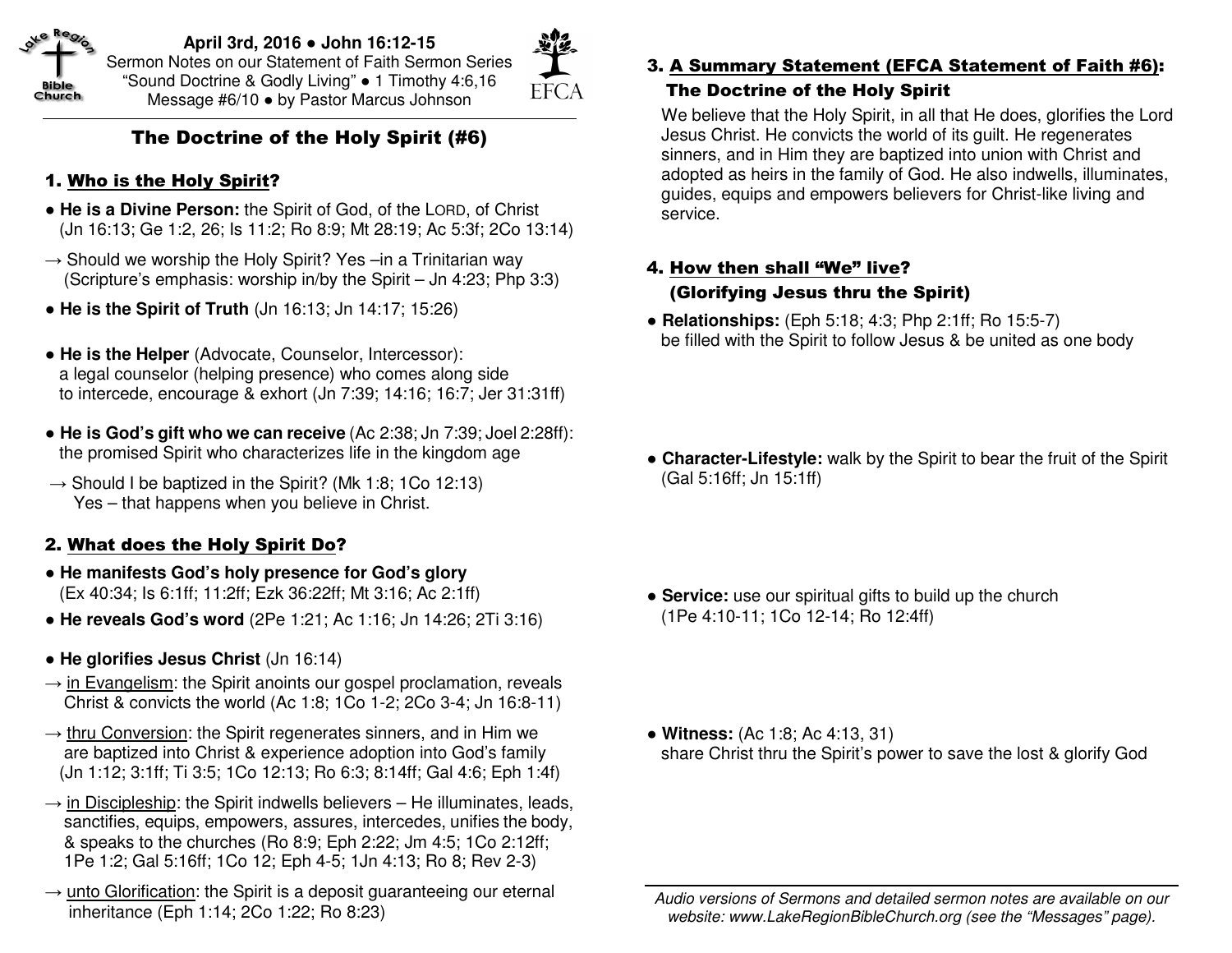

**April 10th, 2016** ● **Ephesians 1:22-23** Sermon Notes on our Statement of Faith Sermon Series "Sound Doctrine & Godly Living" ● 1 Timothy 4:6,16 Message #7/10 ● by Pastor Marcus Johnson



## The Doctrine of the Church (#7)

## 1. Who is the Church?

- ● **God's people** (Eph 1:22; cf. Ac 7:38; 15:30): who He has called-out & gathered together (assembled)
- $\rightarrow$  <u>the universal church</u>: on earth/in heaven (Eph 1:22; 2:5-6; Col 1:18)
- $\rightarrow$  the local church: in a city, house, etc. (1Co 1:2; Rev 2-3; Ro 16:5)
- ● **Some descriptions of the church:** by God's grace…
- $\rightarrow$  <u>we are saints</u>: a chosen race, a royal priesthood, a holy nation (Eph 1:1; 1Pe 2:9; cf. Ex 19:1ff)
- $\rightarrow$  we are God's family: adopted as sons, brothers/sisters with each other, & heirs of eternal life (Eph 1:5; Ro 4:16; 8:23ff; Heb 2:11ff)
- $\rightarrow$  we are believers in Christ: saved by God's grace thru faith in Christ alone (Eph 1:13; 2:8)
- $\rightarrow$  we are the body of Christ: baptized & united into one body by the Holy Spirit (Eph 1:23; 1Co 12:12f, 27; Ro 15:5f)
- $\rightarrow$  we are God's temple: fellow citizens & members of His household (Eph 2:19ff; 1Co 3:16; 2Co 6:16ff; 1Pe 2:5; Heb 11:13ff; Rev 21-22)
- $\rightarrow$  we are the bride of Christ: who will be ready when Jesus returns (Eph 5:21ff; 2Co 11:2; Isa 54:5; 62:5; Mt 16:18; Rev 19:7)

## 2. What is the Purpose of the Church?

 (Note: other topics such as serving the poor are addressed in Message #8 "Christian Living" because those topics are listed under that doctrinal point)

● **to make disciples:** baptizing, teaching, equipping, & sending (Mt 28:16ff; Eph 4:11ff; Ro 1:16; 1Co 15:1-3; Ac 1:8; 13:1ff; 15:1ff)

- ● **to shepherd believers in worship/service:** leading & protecting with godly authority & sound doctrine (1Pe 5; Jn 21:15ff; Col 3:16f; Ps 33; Rev 4-5; Mt 26:17ff; 18:17; 1Co 11:23ff; Ac 20:17ff; 2Ti 3-4)
- ● **to love our brothers & sisters:** caring for each other & our families as we serve others (Eph 4:2; 5:1-6:4; 1Ti 5; 1Jn 4:7ff; 2Ti 3:15)
- ● **to glorify God in the heavenly realms:** (Eph 3:1-11)as Christ's unified-multicultural bride (Eph 2:11ff; Ro 15:5-7)
- 3. A Summary Statement (EFCA Statement of Faith #7): The Doctrine of the Church

We believe that the true church comprises all who have been justified by God's grace through faith alone in Christ alone. They are united by the Holy Spirit in the body of Christ, of which He is the Head. The true church is manifest in local churches, whose membership should be composed only of believers. The Lord Jesus mandated two ordinances, baptism and the Lord's Supper, which visibly and tangibly express the gospel. Though they are not the means of salvation, when celebrated by the church in genuine faith, these ordinances confirm and nourish the believer.

## 4. How then shall "We" live?

- ● **Believe & Grow in Christ:** (Eph 1:13; 4:11ff; Ac 2:37ff; 1Co 11:23ff) be baptized & worship (serve) Him in the fellowship of His church
- ● **Preach/teach the word:** establishing godly leadership & sending out missionaries (2Ti 3-4; Ti 1:5; 1Pe 5; Mt 18:17; Ac 13; 15)
- ● **Be a loving-family to each other:** & build up the families in our church (Eph 4:2; 5:2; Jm 2:15; 1Jn 3:16f; 1Ti 5; Eph 5:21-6:4)
- ● **Build up cross-cultural unity in the church:** for the glory of God (Eph 2:11ff; 3:1-11; Ro 15:5-7, 22ff; Rev 7:9ff)

Audio versions of Sermons and detailed sermon notes are available on our website: www.LakeRegionBibleChurch.org (see the "Messages" page).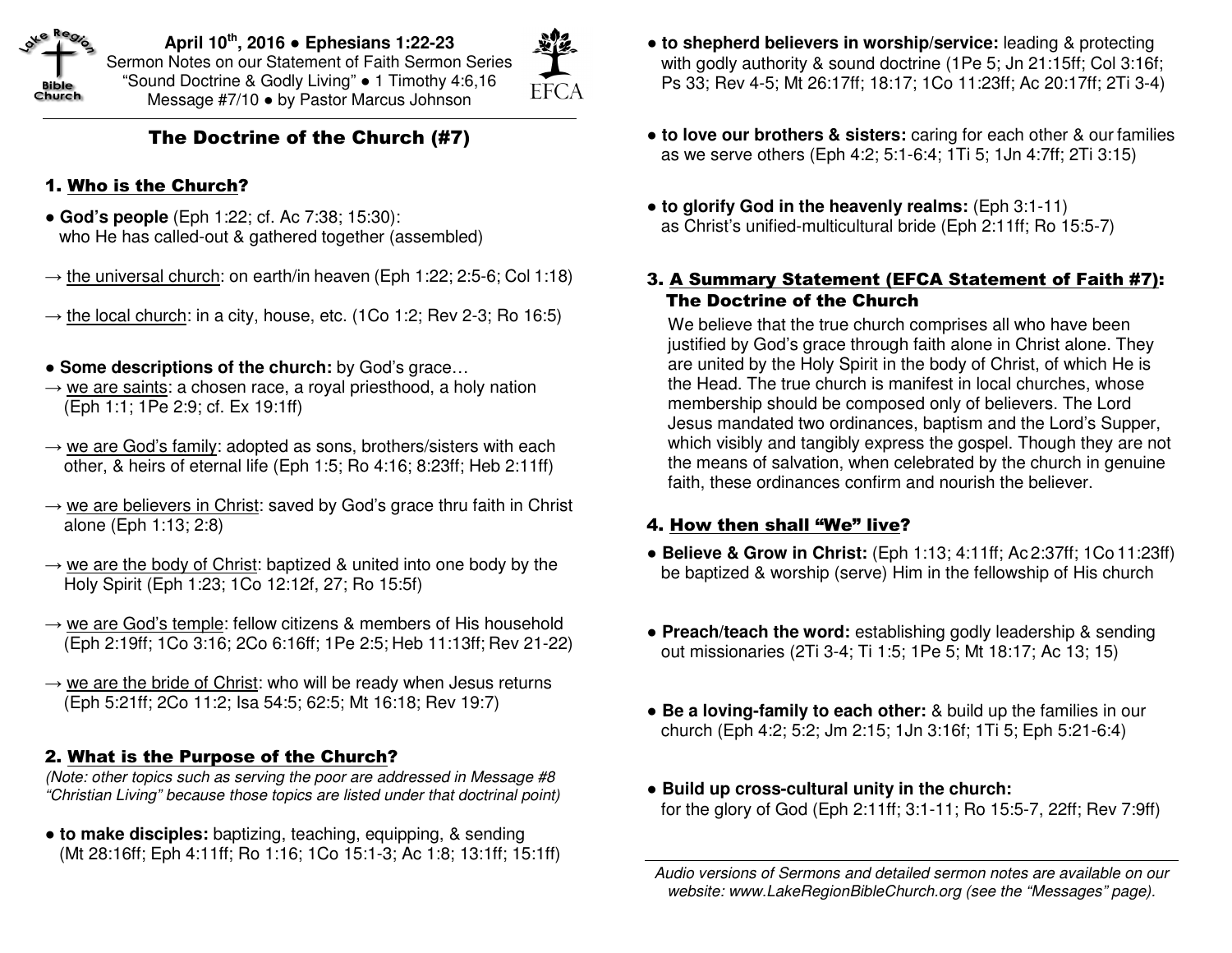

**April 17th, 2016** ● **Titus 2:11-15** Sermon Notes on our Statement of Faith Sermon Series "Sound Doctrine & Godly Living" ● 1 Timothy 4:6,16 Message #8/10 ● by Pastor Marcus Johnson



The Doctrine of Christian Living (#8)

- 1. How are the following related: God's Grace, Salvation & the Christian life?
- ● **Election: God chose to save us**

(Ti 1:1; Eph 1:4; 1Th 1:4; 2Th 2:13)

- ● **Proclamation: God sent (messengers)– we heard (the gospel)** also God called us to Himself (Ti 1:3; Col 1:5; 2Th 2:14; Ro 10:17)
- ● **Conversion: God saved we believed**
- $\rightarrow$  Regeneration (Ti 3:5; Jn 3:1ff): God causes us to be born again
- $\rightarrow$  Faith (Eph 2:8): we are saved by God's grace thru faith in Jesus
- $\rightarrow$  Justification (Ti 3:7; Gal 2:16): declared righteous when we believe
- $\rightarrow$  Adoption (Ti 3:7; Eph 1:4): adopted into God's family as His children
- $\rightarrow$  New Creation (2Co 5:17): we become part of the new creation
- ● **Sanctification: God sanctifies** (sets apart/makes holy) **we obey** (Jn 17:17; 8:31ff; Mt 7:24ff; Eph 5:26; 1Th 5:23 )
- $\rightarrow$  Eternal Security: God keeps we persevere (Eph 1:14; Jn 10:28; Php 1:6; 1Pe 1:5)
- ● **Glorification: God will save us**

(God will dwell with us; we will be His people)

- 2. In light of God's Grace & Our Sanctification: How shall "we" live?
- ● **by Repenting of sin: v12**as God's kindness leads us to repentance (Ro 2:4)
- ● **like Jesus did: v12** a holy life thru the Spirit's power (2Pe 1:3)
- ● **by Looking for Christ's return: v13** as we are guarded by God's power thru faith (1Pe 1:5; Eph 6:10ff)
- ● **as God's people: v14**
- $\rightarrow$  Redeemed by Christ & zealous for good works
- $\rightarrow$  Love God supremely; others sacrificially (Mk 12:29ff; Jn 13 & 15)
- $\rightarrow$  Serve the poor & oppressed (Isa 58:6ff; Mt 25:31ff; Jm 2)
- ● **according to the Great Commission: v15** Build up the body of Christ in His authority & with His reassuring presence (Mt 28:16ff)

## 3. A Summary Statement (EFCA Statement of Faith #8): The Doctrine of Christian Living

We believe that God's justifying grace must not be separated from His sanctifying power and purpose. God commands us to love Him supremely and others sacrificially, and to live out our faith with care for one another, compassion toward the poor and justice for the oppressed. With God's Word, the Spirit's power, and fervent prayer in Christ's name, we are to combat the spiritual forces of evil. In obedience to Christ's commission, we are to make disciples among all people, always bearing witness to the gospel in word and deed.

Audio versions of Sermons and detailed sermon notes are available on our website: www.LakeRegionBibleChurch.org (see the "Messages" page).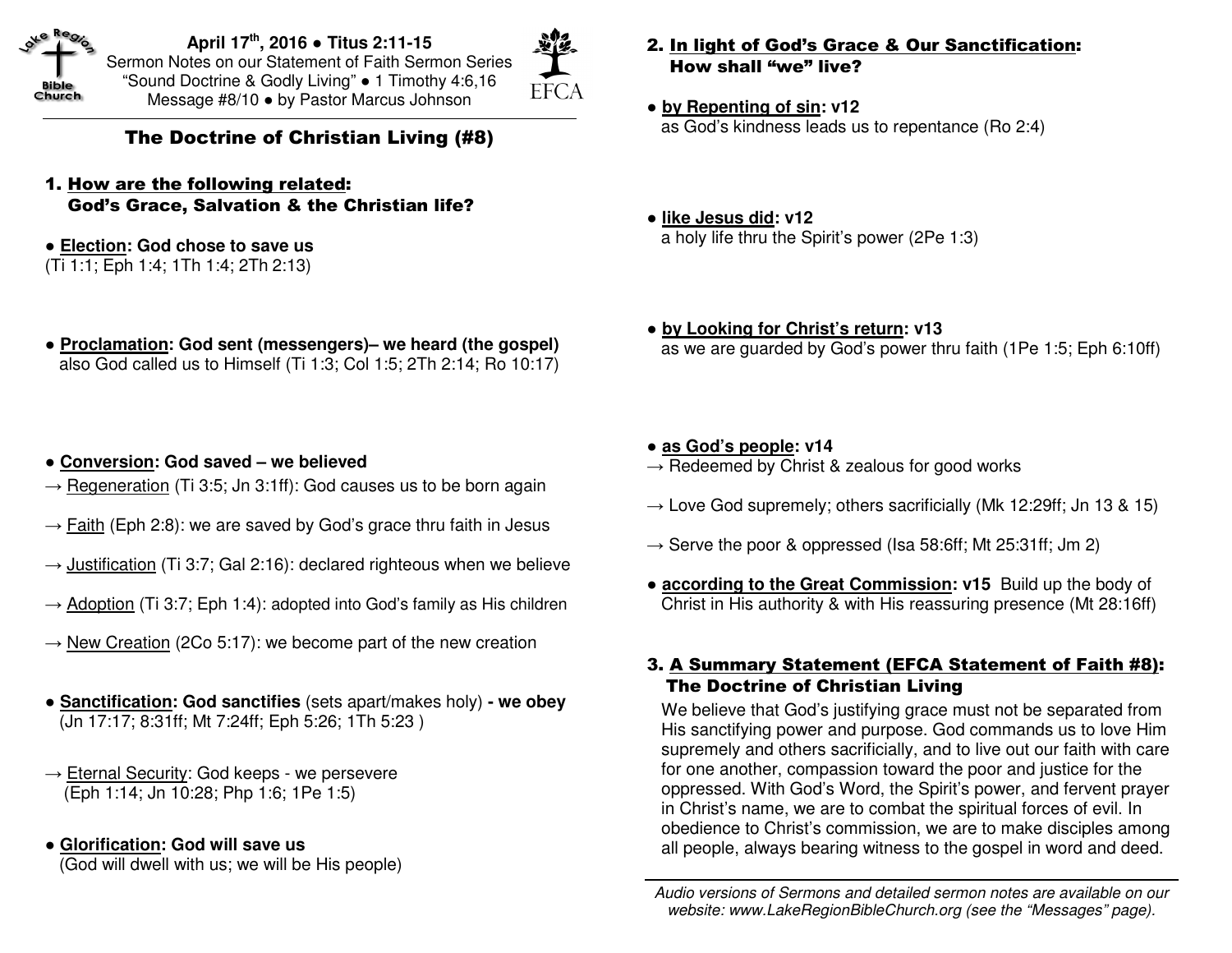

**April 24th, <sup>2016</sup>**● **Revelation 19:11-16** Sermon Notes on our Statement of Faith Sermon Series "Sound Doctrine & Godly Living" ● 1 Timothy 4:6,16 Message #9/10 ● by Pastor Marcus Johnson

## **EFCA**

## The Doctrine of Christ's Return (#9)

## 1. What is "Christ's Return" & why is He coming back?

- ● **God sent His Son: & He will return** (1Jn 4:14; Rev 19:11ff)
- $\rightarrow$  Personal: 1Th 4:16; Ac 1:11
- → <u>Bodily</u>: 1Co 15:35ff; cf. Jn 20:27
- $\rightarrow$  Premillenial: see Rev 19 & 20

## ● **Christ will return for our Salvation: & to usher in His Kingdom**

- $\rightarrow$  to save those who are waiting for Him: Rev 19:1; Heb 9:28; 1Pe 1
- $\rightarrow$  to be united with His bride (church): Rev 19:7; Eph 5:2ff
- $\rightarrow$  to fulfill God's promises to His people: Is 9:6ff; Ge 12; Zep 3:14ff
- $\rightarrow$  to liberate the poor & oppressed: Is 11:4; cf. Rev 18:13
- $\rightarrow$  to defeat & judge His enemies: Rev 19:11ff; 1Co 15:22-26 (Satan, the unrepentant/unbelievers, & death itself)
- $\rightarrow$  to make all things new: Rev 21:5; 11:15 (God dwelling with us in eternal glory in a new heaven & earth)
- ● **How then shall "we" live?** With sanctifying hope & comfort as we wait for His appearing (Rev 1:3; 2Pe 3:11-13; 1Th 4:14ff; Ti 2:11ff)

## 2. When will Christ Return?

- ● **Regarding a Date: no one knows** (Mt 24:36; v27)
- ● **Regarding the Rapture:** (1Th 4:14ff)
- $\rightarrow$  Post-trib: the rapture is after the Great Tribulation
- $\rightarrow$  Pre-trib: the rapture is before the Great Tribulation
- Mid-trib: the rapture is in the middle of the Great Tribulation
- Pre-wrath: rapture is before God's wrath/at end of Great Tribulation
- ● **Regarding the Millennial Reign:** (Rev 20:1ff)
- $\rightarrow$  Pre-millennial: Christ's return is before the millennial reign
- $\rightarrow$  Amillennial: there is "no separate/future" millennial reign (also called *Inaugurated* millennial reign: it is now in heaven)
- $\rightarrow$  Post-millennial: Christ's return is after the millennial reign

## ● **Regarding World Events**

- $\rightarrow$  Before Christ returns there will be Tribulation in this Age: Rev 1:9; Mt 24:6ff; Ac 2:17 (the current age is tribulation/the last days)
- $\rightarrow$  Before Christ returns God's judgment falls on Jerusalem: Mt 24:2ff (in A.D. 70 & at end of age; a prophecy with multiple fulfillments?)
- $\rightarrow$  Before Christ returns there will be Deception, an Increase in Evil, & a Falling away (idolatry, immorality, oppression/poor): Mt 24:11f
- $\rightarrow$  Before Christ returns there will be a Great Tribulation with global persecution & God's wrath on an idolatrous world: Rev 13-18
- $\rightarrow$  Before Christ returns there will be the Rise of a Final antichrist: - many antichrists will come (1Jn 2:18; cf. Rev 13)
- a final antichrist will arise (2Th 2; Rev 17; Mt 24:15; Dan 11:31)
- $\rightarrow$  Before Christ returns the Gospel will be preached to all nations:
	- the Great Commission fulfilled: Mt 24:14; 28:16ff; Rev 7:9ff
	- a great Harvest of Jews (coming to Christ): Rom 11:25-27
- ● **How then shall "we" live?** Proclaim the 2nd Coming as part of the Gospel: & be Gospel-centered in our End-time prophecy
- $\rightarrow$  Christ's return is part of Salvation/the Gospel: Heb 9:28; Ac 17:30f
- $\rightarrow$  End-time prophecy is focused on Christ: Rev 1:1ff; 19:10; 22:16ff
- $\rightarrow$  Examples: 1) share that Jesus is the only Way to heaven/the Father and that He is the only One coming back to judge & to save; 2) when you think about the gospel, think about the cross and His return; 3) when you think about end-time prophecy, keep your eyes on Jesus more than modern day events or the anti-christ.

## 3. A Summary Statement (EFCA Statement of Faith #9): The Doctrine of Christ's Return

We believe in the personal, bodily and premillennial return of our Lord Jesus Christ. The coming of Christ, at a time known only to God, demands constant expectancy and, as our blessed hope, motivates the believer to godly living, sacrificial service and energetic mission.

Audio versions of Sermons and detailed sermon notes are available on our website: www.LakeRegionBibleChurch.org (see the "Messages" page).